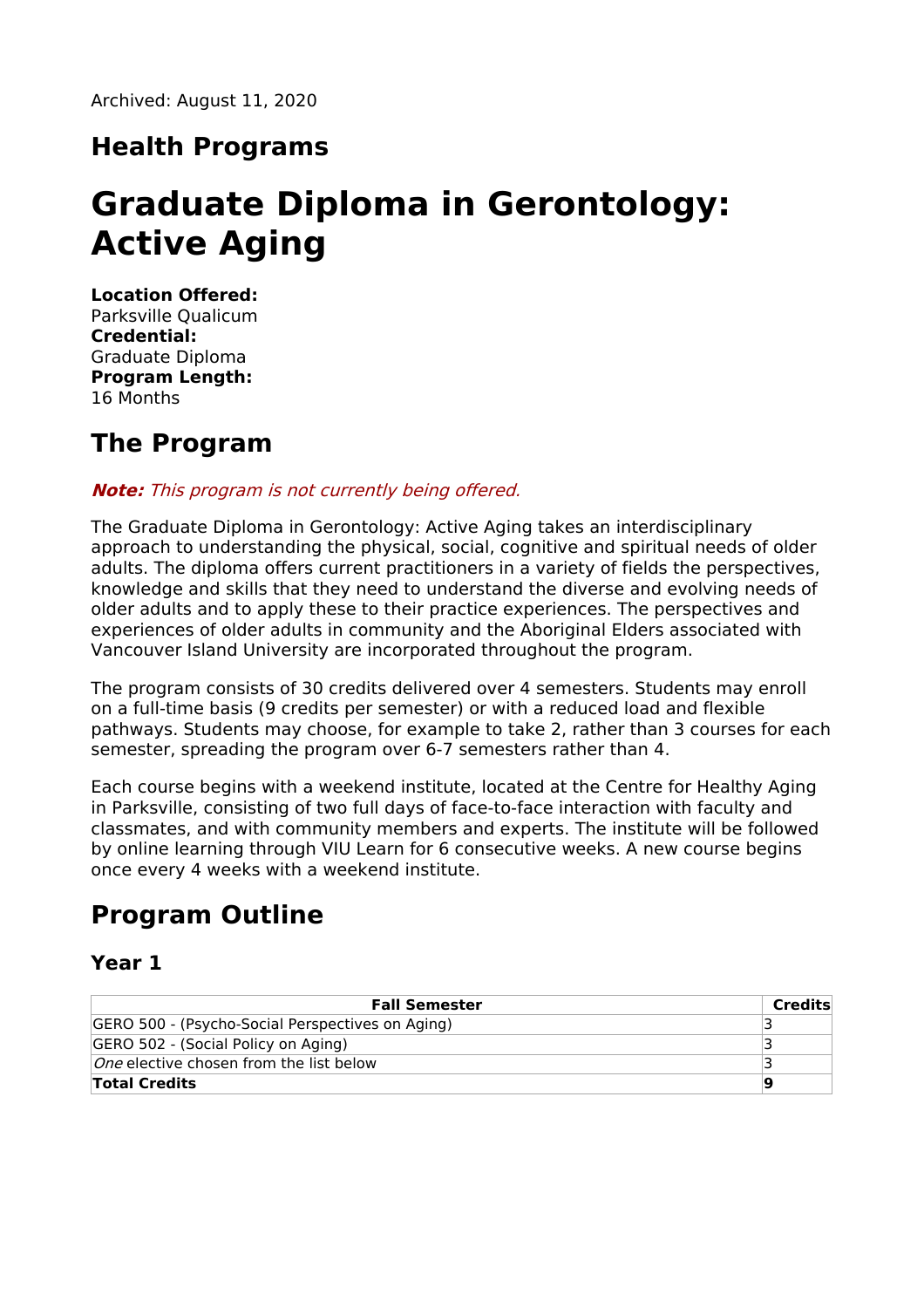| <b>Spring Semester</b>                         | Credits |
|------------------------------------------------|---------|
| GERO 501 - (Physiology of Aging)               |         |
| GERO 504 - (Mental Health and Aging)           |         |
| <i>One</i> elective chosen from the list below |         |
| <b>Total Credits</b>                           | ۱Q      |

| Intersession                                | Credits |
|---------------------------------------------|---------|
| GERO 503 - (Research Methods in Aging)      |         |
| $ Two$ electives chosen from the list below |         |
| <b>Total Credits</b>                        | फ़      |

#### **Year 2**

| <b>Fall Semester</b>                                                   | Credits |
|------------------------------------------------------------------------|---------|
| GERO 511 - (Critical Issues and Future Trends in Aging: Project-Based) |         |
| <b>Total Credits</b>                                                   |         |
| <b>Total Program Credits</b>                                           | 30      |

| <b>Electives - Choose 4 of 6</b>                               | Credits |
|----------------------------------------------------------------|---------|
| GERO 505 - (Ethical and Moral Issues of Aging)                 |         |
| GERO 506 - (Diversity and the Experience of Aging)             |         |
| GERO 507 - (Community Development in an Aging Society)         |         |
| GERO 508 - (Aging Well with Creativity)                        |         |
| GERO 509 - (Interdisciplinary Perspectives on Death and Dying) |         |
| GERO 510 - (Leisure and Recreation for Older Adults)           |         |

# **Completion Requirements**

Graduation requires the successful completion of 30 credits including all required courses, with a minimum CGPA of "C".

# **Admission Requirements**

To be admitted into the program, students must hold a baccalaureate degree from a recognized university in any discipline, and meet the following admission criteria: A minimum average of "B" calculated upon the last 60 credits attempted of the undergraduate degree.

#### **Notes on Admission**

Students who meet or exceed the minimum admission requirements may not necessarily be admitted to the program.

#### **Transfer from other Institutions**

Applicants may apply for possible transfer credits from other accredited graduate programs on a course-by-course basis.

# **Career Opportunities**